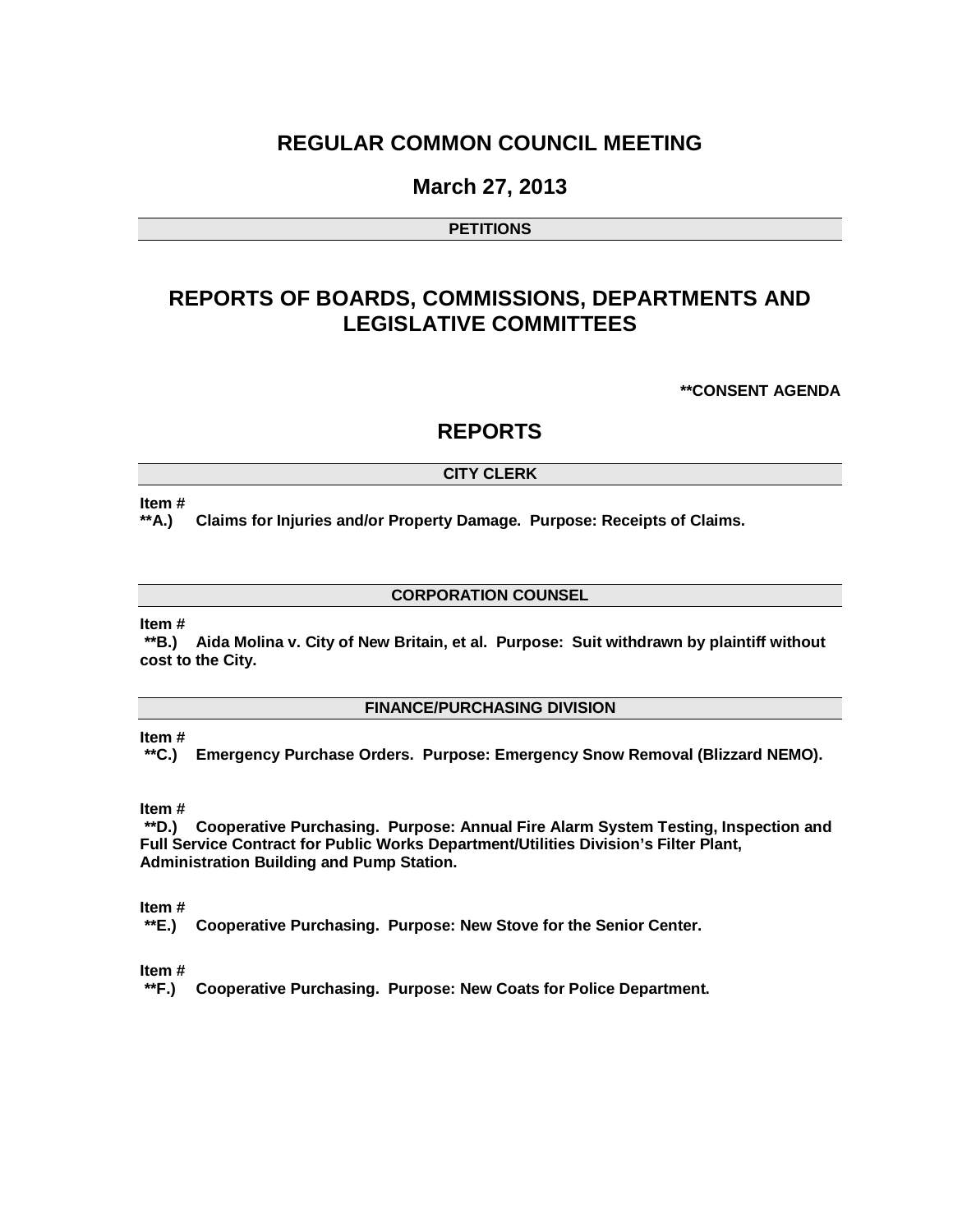#### **Item #**

**\*\*G.) On-Call Engineering Services. Purpose: Phase II Stormwater Program Compliance.**

**Item #**

**\*\*H.) Professional Services. Purpose: Software Use and Printing of Consumer Confidence Report for Public Works Department/Utilities Division.**

**Item #**

**\*\*I.) Sole Source. Purpose: Performance Evaluation System for New Britain Police Department.**

**Item #**

**\*\*J.) Sole Source. Purpose: Repairs to Compactor for Public Works Department.**

#### **POLICE DEPARTMENT - PUBLIC SAFETY TELECOMMUNICATIONS CENTER**

**Item #**

**\*\*K.) Emergency Procurements. Purpose: Opening of New Police Headquarters.**

### **POLICE DEPARTMENT**

**Item #32065**

**\*\*L.) 4 Way Stop sign corner of Bingham St. and Rocky Hill Ave. Purpose: Voted to deny this request.**

**Item #32123**

**\*\*M.) Removal of "No Parking on this Side of Street" signage on one side of East St. Purpose: Voted to deny this petition.** 

**Item #32147**

**\*\*N.) Install "No Overnight Parking" sign on Russwin Rd. Purpose: Snow storm interrupted survey and will be completed.**

**Item #32162**

**\*\*O.) Install guardrail to protect Fairview Cemetery fence at corner of Smalley St. and East St. Purpose: Passed on to Public Works who are responsible for installation.**

## **TAX DEPARTMENT**

**Item #**

**\*\*P.) Tax Abatements, Corrections and Refunds.**